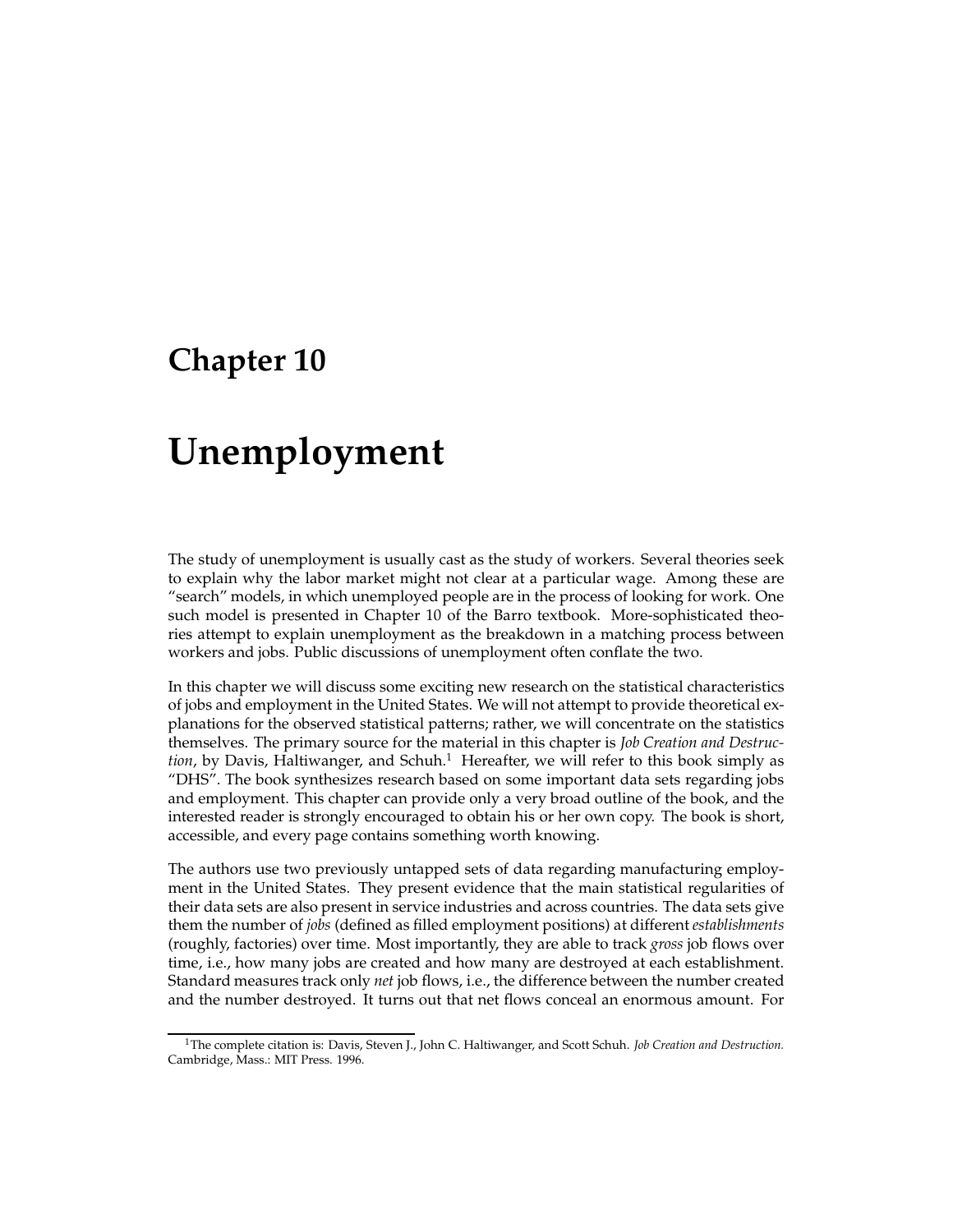example, if we knew that the number of jobs in the U.S. grew 3% from 1998 to 1999, from say 100 million to 103 million, we would know the net change in jobs, but nothing about the gross changes in jobs. How many jobs were created? How many destroyed? Until DHS, there were simply no good answers to those questions.

The authors find that in a typical year 10% of jobs are created and that a roughly equal number are destroyed. The authors are also able to track job creation and destruction over the business cycle, and they find that job creation falls slightly during recessions, whereas job destruction grows strongly. Their data sets contain information about the nature of the establishments, so they are able to track job creation and destruction by employer and by factory characteristics. They convincingly explode one of the shibboleths of modern American political discourse: the myth of small-business job creation. It turns out that most jobs are created (and destroyed) by large, old plants and firms. This insight alone makes the book worth reading.

We begin with a primer on the notation used in DHS and then turn to a brief overview of the main conclusions of the book.

### **10.1 Job Creation and Destruction: Notation**

### **Basic Notation**

Variables in DHS can take up three subscripts. For example, the total number of filled employment positions at a plant is denoted  $X_{est}$ , where  $e$  denotes the *establishment* (that is, the plant), <sup>s</sup> denotes the *sector* (for example, the garment industry) and <sup>t</sup> denotes the *time period* (usually a specific year). If you find this notation confusing, ignore the differences among the first two subscripts  $e$  and  $s$  and just think of them as denoting the same thing: establishments. Capital letters will denote levels and lower-case letters will denote rates. The words "plant" and "establishment" mean the same thing. A *job* is defined as a filled employment position; no provision is made for considering unfilled positions.

Jobs are *created* when a plant increases the number of jobs from one period to the next, while jobs are *destroyed* when a plant decreases the number of jobs from one period to the next. *Gross job creation* is the sum of all new jobs at expanding and newly-born plants, while *gross job destruction* is the sum of all the destroyed jobs at shrinking and dying plants. Let  $X_{est}$  denote the number of jobs at establishment  $e$  in sector  $s$  at time  $t$ , and let  $S_t^+$  be the set of establishments that are growing (i.e., hiring more workers) between periods  $t - 1$  and t. Then gross job creation is:

$$
C_{st} = \sum_{e \in S_t^+} \Delta X_{est},
$$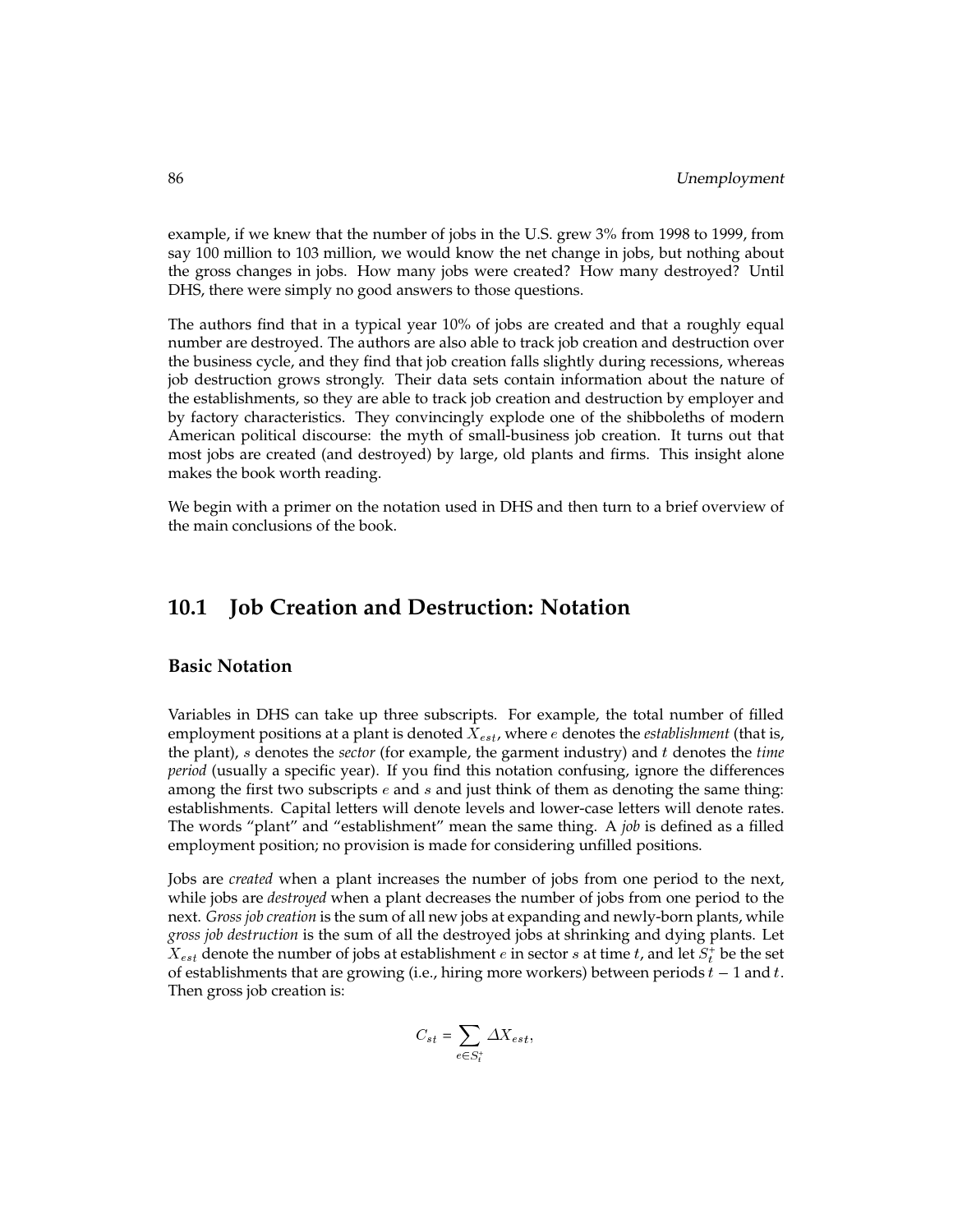where  $\Delta$  is the difference operator:

$$
\varDelta X_{est} \equiv X_{est} - X_{es,t-1}
$$

In words,  $C_{st}$  is the total number of new jobs at expanding and newly born plants in sector s between periods  $t-1$  and t. Next we turn to job destruction. Let  $S_t^-$  be the set of establishments that are shrinking between periods  $t - 1$  and t. Then gross job destruction is:

$$
D_{st} = \sum_{e \in S_t^-} |\Delta X_{est}|.
$$

In words,  $D_{st}$  is the total number of all the jobs lost at shrinking and dying plants in sector s between periods  $t - 1$  and t. The absolute-value operator guarantees that  $D_{st}$  will be a positive number.

Next, we need a measure for the size of a plant. DHS use the average number of jobs between the current period and the last. For some establishment  $e$  in sector  $s$  at time  $t$ , DHS define its *size*  $Z_{est}$  as follows:

$$
Z_{est} \equiv \frac{1}{2} \left( X_{est} + X_{es,t-1} \right).
$$

Notice that the size in period  $t$  contains employment information for both periods  $t$  and  $t-1.$ 

Suppose we discover that ten-thousand jobs were created in the mining sector in 1996. In our notation, we would write that as:  $C_{m,1996} = 10,000$ , where m is for "mining". This information would be more useful if compared with some measure of the number of jobs already present in the mining sector, which is what we call a *rate*. Then we could say, for example, that the gross rate of job creation in the mining sector was 10% in 1996.

The rate of employment growth at the plant level is defined as:

$$
g_{est} = \frac{\Delta X_{est}}{Z_{est}}.
$$

Let  $Z_{st}$  be the sum of all the plant sizes in sector s. Then the rate of job creation in a sector is defined as:

$$
(10.2) \t\t\t c_{st} = \frac{C_{st}}{Z_{st}}.
$$

The rate of job destruction is defined similarly:

$$
d_{st} = \frac{D_{st}}{Z_{st}}.
$$

Notice that if some plant *i* dies between  $t - 1$  and  $t$  (so that  $X_{i,t-1} > 0$  but  $X_{it} = 0$ ), then the growth rate of the plant will be  $g_{it} = -2$ , while if plant i is born in t (so that  $X_{i,t-1} = 0$ and  $X_{it} > 0$ ), then the growth rate of the plant will be  $g_{it} = 2$ .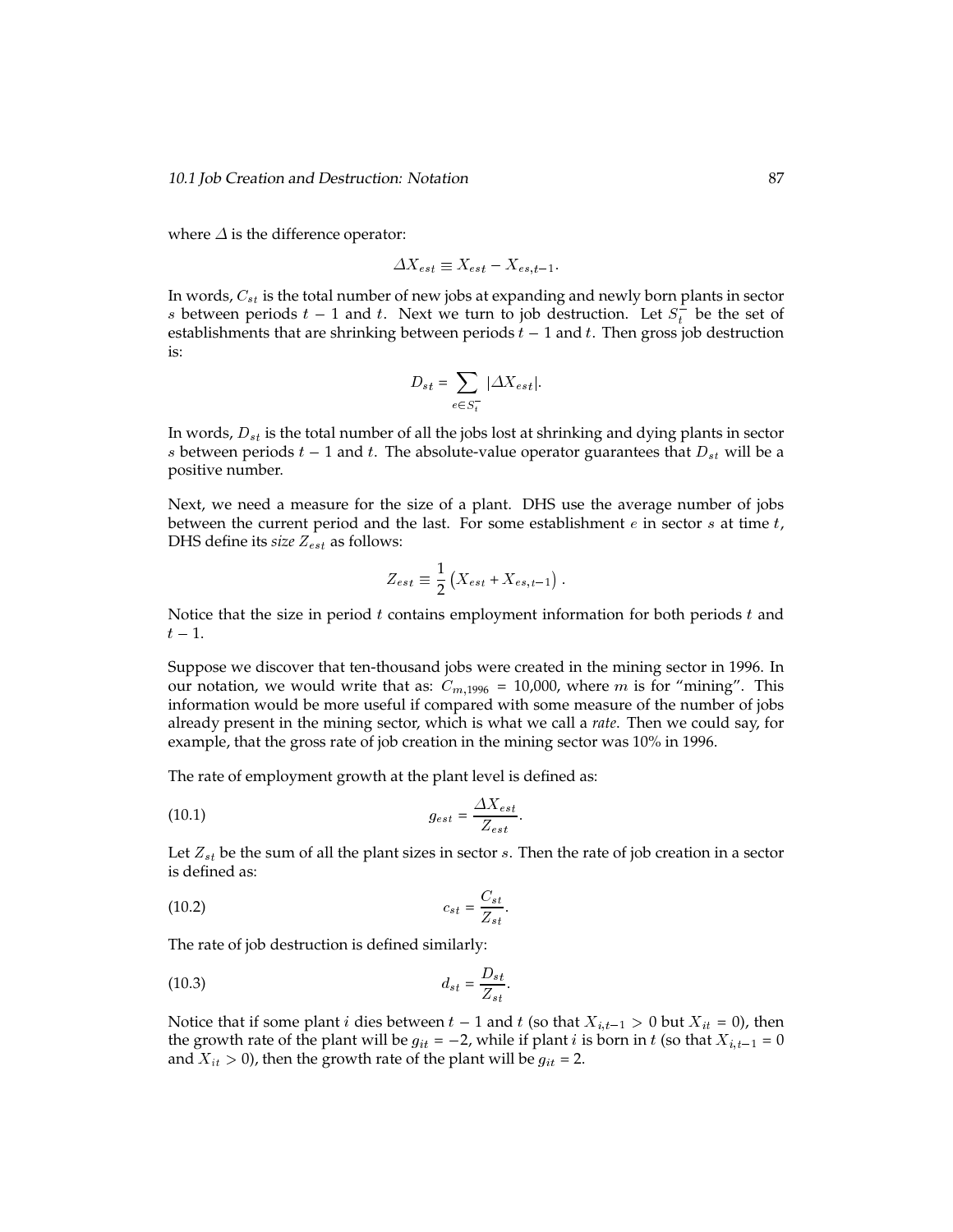### **A Simple Example**

Consider an economy with only one sector and three plants,  $P_1$ ,  $P_2$ , and  $P_3$ . The following tables list the total employment figures for these three plants as well as: the gross levels of job creation and destruction at the plant level, average plant size, and gross rates of job creation and destruction.

| Year | $X_{P_1,t}$ | $X_{P_2,t}$ | $X_{P_3,t}$ | Total |
|------|-------------|-------------|-------------|-------|
| 1991 | 200         | 100         |             | 300   |
| 1992 |             | 300         | 200         | 500   |

| Plant <i>i</i>      | $P_1$        | $P_{2}$ | $P_3$ | Total |
|---------------------|--------------|---------|-------|-------|
| $Z_{i,1992}$        | 100          | 200     | 100   | 400   |
| $\Delta X_{i,1992}$ | $-200$       | 200     | 200   | 200   |
| $C_{i,1992}$        | $\mathbf{0}$ | 200     | 200   | 400   |
| $D_{i,1992}$        | 200          | 0       |       | 200   |
| $g_{i,1992}$        | $-2.0$       | 1.0     | 2.0   |       |

Notice that plant  $P_1$  died between 1991 and 1992, so its growth rate was  $-2$ , the same as it would have been for any plant that died. Plant  $P_3$  was born between 1991 and 1992, so its growth was 2, the same as it would have been for any plant that was born. This is because of the somewhat non-standard definition of plant size chosen by DHS. (See equation (10.1).) The economy went from 300 jobs in 1991 to 500 jobs in 1992, so it added 200 net jobs. However, two plants expanded, adding 200 jobs each, while one plant contracted, destroying 200 jobs. Thus gross job creation was 400 jobs, and gross job destruction was 200 jobs.

In 1992 the sizes  $Z_{i,1992}$  of the three plants were 100, 200, and 100 jobs, respectively, so the aggregate plant size  $Z_{1992}$  was 400. Recall,  $S_{1992}^+$  is the set of plants that were growing between 1991 and 1992, so  $S_{1992}^+ = \{2,3\}$ . The rate of job creation  $c_{1992}$  for this economy was:

$$
c_{1992} = \frac{C_{1992}}{Z_{1992}} = \frac{\sum_{i \in S_{1992}^+} \Delta X_{i,1992}}{Z_{1992}} = \frac{200 + 200}{400} = 1.
$$

Now, recall that  $S_{1992}^-$  was the set of plants that were shrinking between 1991 and 1992. Using the same formulation, we can calculate the economy-wide rate of job destruction as:

$$
d_{1992} = \frac{D_{1992}}{Z_{1992}} = \frac{\sum_{i \in S_{1992}^-} |\Delta X_{i,1992}|}{Z_{1992}} = \frac{|-200|}{400} = 0.5.
$$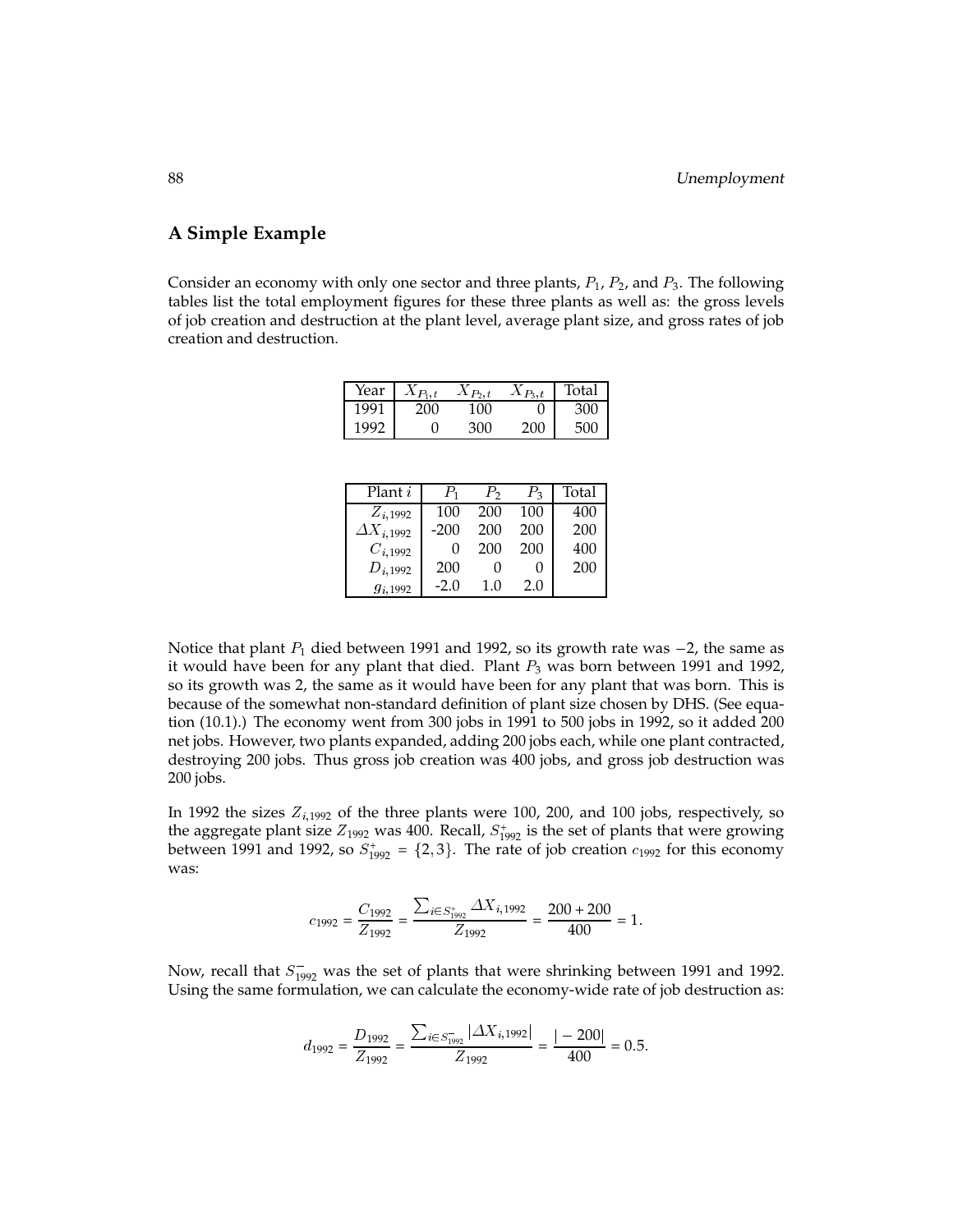### **Job Reallocation, Net Job Creation, and Persistence**

Let  $R_{st}$  be the sum of the number of jobs created and the number of jobs destroyed in sector s between periods  $t - 1$  and t. We call  $R_{st}$  the *level of job reallocation* in sector s at time t. Formally:

$$
R_{st} = C_{st} + D_{st}.
$$

Note that  $R_{st}$  is an upper bound for the number of workers who have to switch jobs to accommodate the redistribution of employment positions across plants.

We define the *employment status* of a citizen to be: "employed", "unemployed", or "not in the workforce". With that in mind, consider the previous example. For that one-sector economy, 600 jobs were reallocated. Imagine that all of the 400 newly created positions were filled with workers just entering the workforce and that none of the workers at the 200 destroyed jobs found employment. Then 600 workers changed employment status. Of course, if some of the workers at the 200 destroyed jobs had been hired to fill the newly created jobs, then the number of workers changing employment status would have been lower.

As before, we convert the level of job reallocation into a rate by dividing by our measure of plant size  $Z_{st}$ . Formally, the rate of job reallocation in sector s at time t is defined as:

$$
r_{st} \equiv \frac{R_{st}}{Z_{st}} = \frac{C_{st} + D_{st}}{Z_{st}} = c_{st} + d_{st}.
$$

Let  $NET_{st}$  be the difference between the gross levels of job creation and destruction in sector *s* at time *t*:

$$
NET_{st} = C_{st} - D_{st}.
$$

This is the net level of job creation. Note that when job destruction is greater than job creation, NET<sub>st</sub> will be negative. In the simple example above, NET<sub>1992</sub> = 200. Let net<sub>st</sub> be the net rate of job creation in sector  $s$  at time  $t$ . Formally:

$$
\text{net}_{st} = c_{st} - d_{st}.
$$

Now we are interested in creating a measure of the persistence of the changes in employment levels at establishments. We will first define a simple counting rule for determining how many of the new jobs created at a plant are still present after  $j$  periods, where  $j$  is an integer greater than or equal to one. Consider some plant *i* in year  $t - 1$  with  $X_{i,t-1} = 100$ and  $X_{it} = 110$ . Thus  $C_{it} = 10$ , i.e., ten jobs were created (in gross) at plant *i* in year *t*.

Now consider the future year  $t + j$ . If employment  $X_{i,t+j}$  at plant i in the year  $t + j$  is 105, we say that five of the new jobs created at plant  $i$  in the year  $t$  have survived for  $j$  periods. If  $X_{i,t+j} \leq 99$ , we say that zero of the new jobs have survived. If  $X_{i,t+j} \geq 110$ , we say that all ten of the new jobs have survived.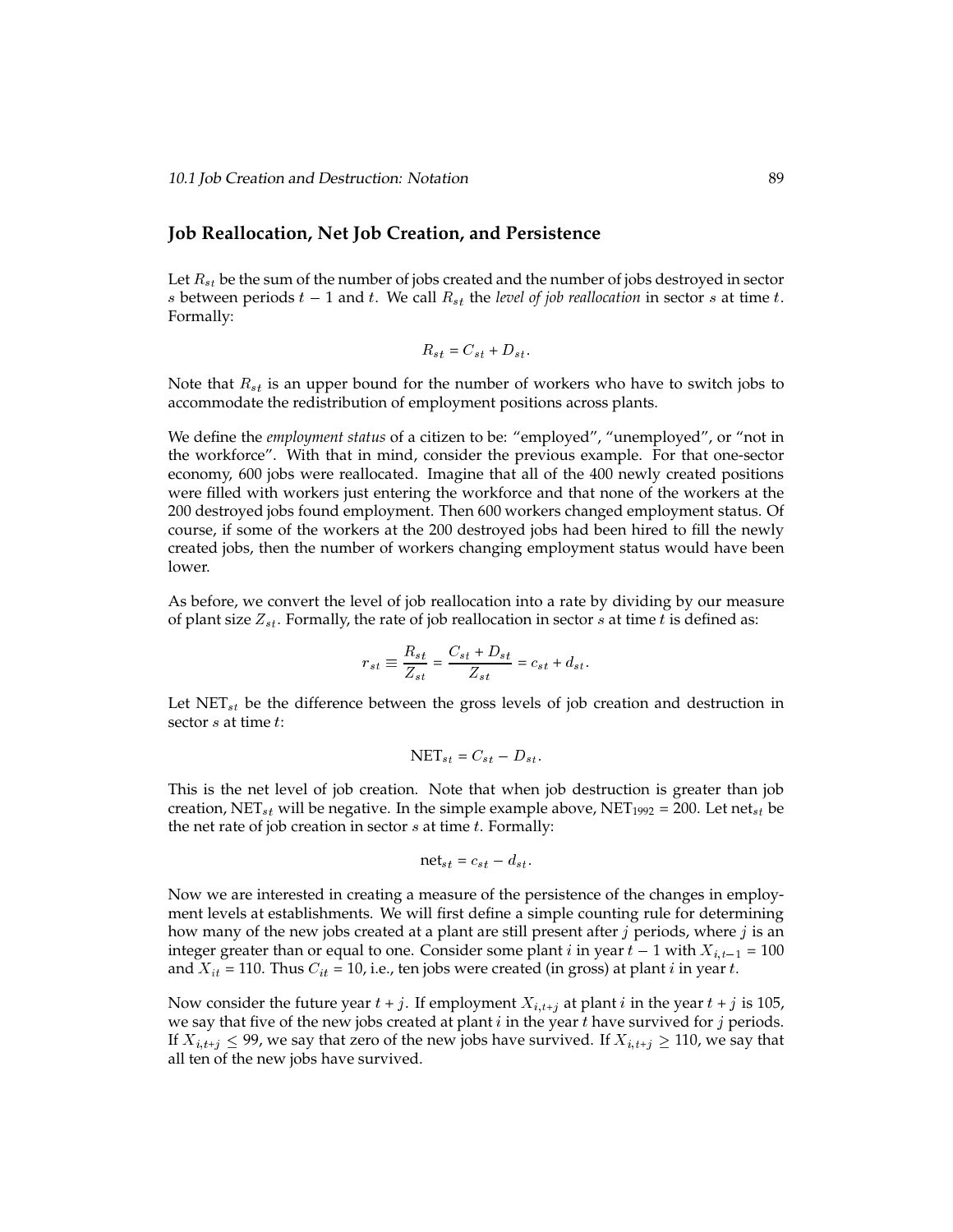Let  $\delta_{it}(j)$  be the number of new jobs created at plant i in year t that have survived to year  $t + j$ , using the counting rule defined above. The *level of job persistence*  $P_{it}^c(j)$  at plant i between periods  $t$  and  $t + j$  is defined as the number of jobs created in year  $t$  that exist in all of the periods between  $t$  and  $t + j$ . Formally:

$$
P_{it}^{c}(j) = \min \left\{ \delta_{it}(1), \delta_{it}(2), \ldots, \delta_{it}(j) \right\}.
$$

The rate of job persistence can be calculated by summing over all new and expanding establishments at time  $t$  and dividing by gross job creation at  $t$ . Using the fact that we have defined  $S_t^*$  to be the set of growing plants, we formally define the rate of job persistence as follows:

$$
p_t^c(j) = \sum_{i \in S_t^+} \frac{P_{it}^c(j)}{C_{st}}.
$$

Now we work through an example in order to fix ideas. The following chart gives employment levels for a firm between 1990 and 1995.  $X_t$  denotes the number of jobs at the plant in the year t, where all other subscripts have been dropped for convenience, and  $\delta_{1991}(j)$ gives the number of jobs created in 1991 that still exist in the period  $t + j$ .

| Year | Employment       | Persistent jobs from 1991 |
|------|------------------|---------------------------|
| 1990 | $X_{1990} = 100$ |                           |
| 1991 | $X_{1991} = 110$ |                           |
| 1992 | $X_{1992} = 109$ | $\delta_{1991}(1) = 9$    |
| 1993 | $X_{1993} = 108$ | $\delta_{1991}(2) = 8$    |
| 1994 | $X_{1994} = 107$ | $\delta_{1991}(3) = 7$    |
| 1995 | $X_{1995} = 108$ | $\delta_{1991}(4) = 8$    |

We see that for this plant there were seven jobs that were created in 1991 and were also present in all periods from 1991 to 1995. Accordingly,  $P_{1991}^c(4)$  = 7. The subtle point is that one of the jobs of the 108 in 1995 was not one of those created in 1991.

### **Worker Reallocation and Excess Job Reallocation**

We define the *level of worker reallocation*  $WR<sub>t</sub>$  at time t to be the number of workers who change employment status or place of employment between periods  $t - 1$  and t. There is no way to extract  $WR_t$  precisely from the data, since the data concentrate on jobs, not workers. However, we can provide upper and lower bounds on  $\text{WR}_t$  from the data on jobs.

Our job reallocation measure  $R_t$  may overstate the number of workers who change status or position. Consider a worker whose job is destroyed and then finds employment later within the sample period at a newly created job. This worker is counted twice in calculating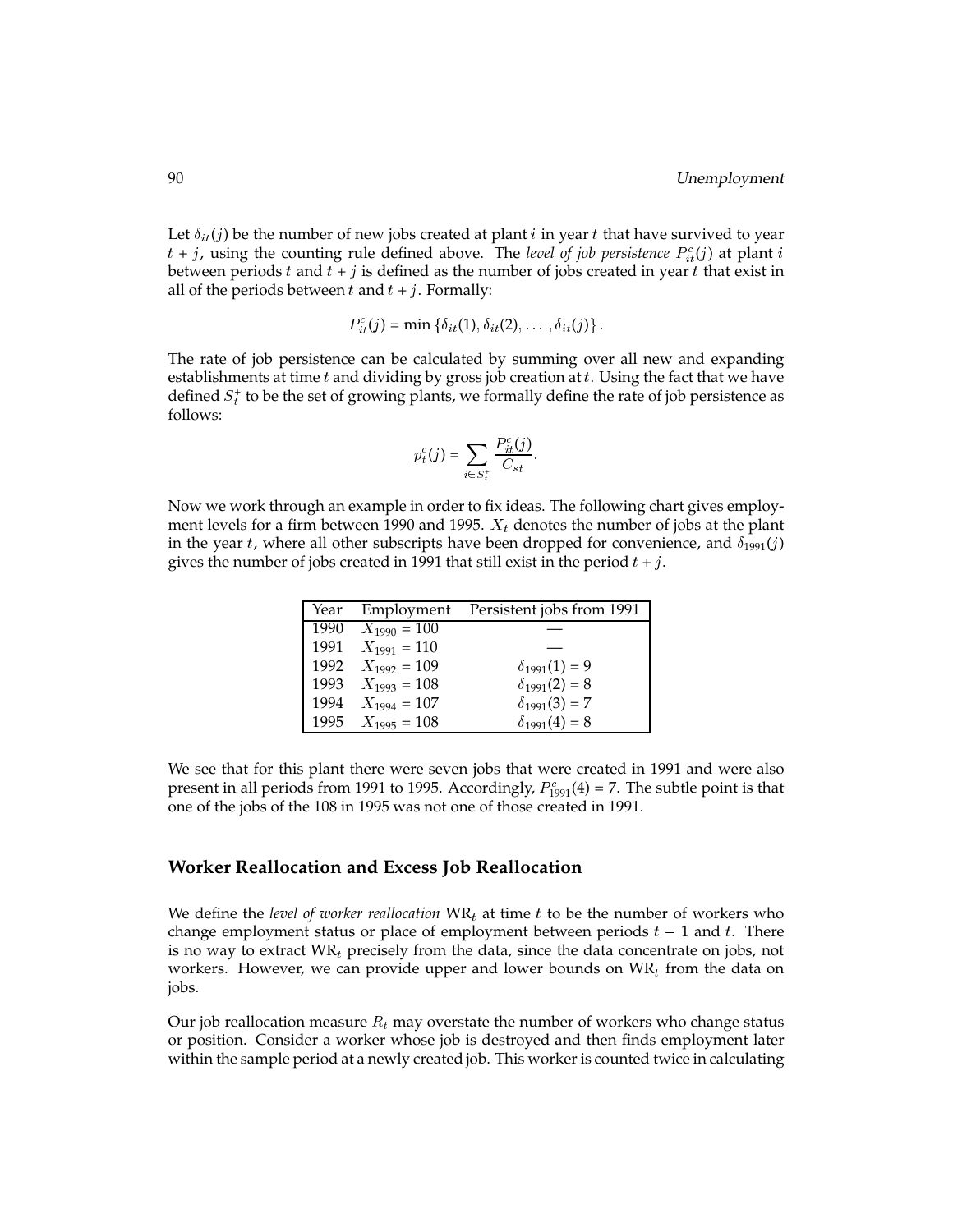$R_t$ . Only in the special case that all fired workers fail to find reemployment in the survey period would  $WR_t = R_t$ . Hence  $R_t$  provides an upper bound on  $WR_t$ .

The minimum bound on  $WR_t$  is max $\{C_t, D_t\}$ . That is, if 75 jobs were created economywide and 50 were destroyed, we know that at least 75 workers had to change employment status or place of employment. Imagine that all 50 workers whose jobs were destroyed found employment at the newly created jobs. Then 25 other workers would have had to be drawn in to fill the remaining 25 new jobs. Hence the 50 fired workers changed place of employment and the 25 new workers changed employment status, moving from unemployed to employed.

### **10.2 Job Creation and Destruction: Facts**

In this section we sketch briefly only the high points of the results in DHS. To answer the exercises at the back of this chapter, you will need to consult the text directly.

Over the sample period 1973-1988, the net manufacturing job creation rate  $(c_t - d_t)$  averaged -1.1%. This basic fact obscures the variation of job creation and destruction over the business cycle, by industry and by plant characteristic. In this section, we hit some of the high points.

The average annual rate of job destruction  $d_t$  in manufacturing was 10.3%, and the average rate of job creation  $c_t$  was slightly lower at 9.1%, so the average rate of job reallocation was 19.4%. The rate of job creation hit a peak of 13.3% in the recovery year of 1984, while the rate of job destruction peaked at 14.5% and 15.6% in the recession years of 1982-83. This points to the striking cyclical nature of job creation and destruction: in recessions job destruction spikes well above its mean, while job creation does not fall that much. Moreover, most of the job creation and destruction is concentrated in plants that open or close, rather than in plants that change size.

When DHS look at gross job flows across industries, they find that rates of job reallocation are uniformly high, i.e., all industries create and destroy lots of jobs. However, high-wage industries tend to have smaller gross job flows than low-wage industries. Finally, they find that the degree to which an industry faces competition from imports does not significantly affect job destruction. (For your information, imports make up less than 13% of the market for 80% of U.S. industries.)

Examining gross job flows by employer characteristics reveals that most jobs are not created by small business but rather by large, old firms. The pervasive myth of small-business job creation is fed by bureaucratic self-interest and by some elementary statistical errors. Understanding these errors is an instructive exercise in its own right and one of the most interesting parts of the DHS book.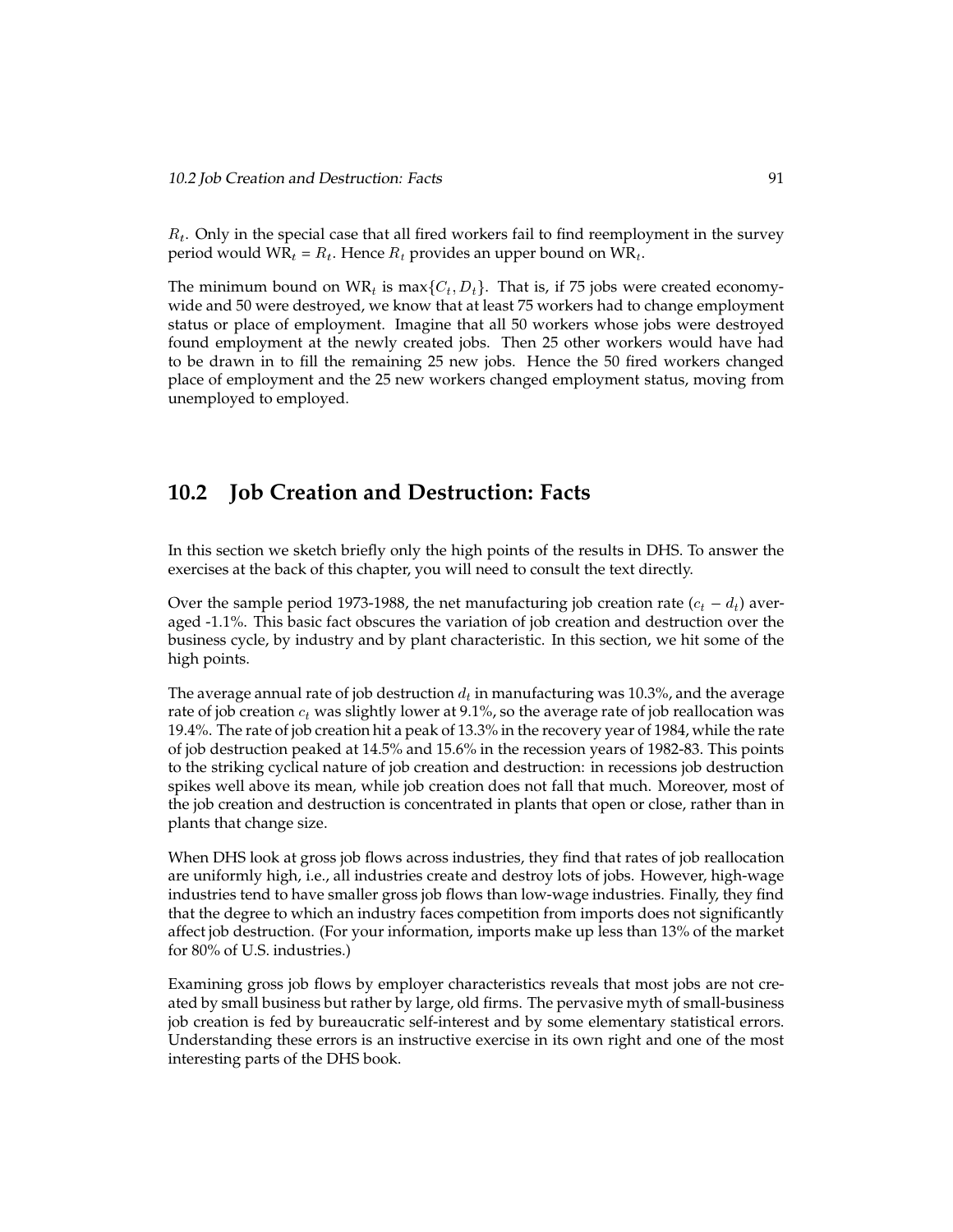| Variable   | Definition                                                                  |
|------------|-----------------------------------------------------------------------------|
| $X_{est}$  | Number of filled employment positions (jobs) at                             |
|            | plant e, sector s, period t                                                 |
| $S_t^+$    | Set of plants that grew between periods $t-1$ and<br>t.                     |
| $S_t^+$    | Set of plants that shrunk between periods $t-1$<br>and $t$                  |
| $C_{st}$   | Gross job creation                                                          |
| $D_{st}$   | Gross job destruction                                                       |
| $Z_{est}$  | Size of employment of plant $e$ , sector $s$ , period $t$                   |
| $g_{est}$  | Plant-level rate of employment growth                                       |
| $c_{st}$   | Rate of job creation                                                        |
| $d_{st}$   | Rate of job destruction                                                     |
| $R_{st}$   | Level of job reallocation                                                   |
| $r_{st}$   | Rate of job reallocation                                                    |
| $NET_{st}$ | Net jobs created in sector $s$ at time $t$                                  |
| $net_{st}$ | Net rate of creation of jobs in sector $s$ at time $t$                      |
| $P_t^c(j)$ | The number of jobs created in period $t$ still pres-<br>ent j periods later |
| $p_t^c(j)$ | Rate of the persistence of job creation                                     |
| $WR_t$     | Level of worker reallocation                                                |

Table 10.1: Notation for Chapter 10

Finally, we touch on one last insight. Well-diversified plants tend to be more likely to survive recessions than single-output plants. This makes sense, since by producing a portfolio of products, a plant can spread the risk that a recession will completely stop demand for all of its output.

### **Exercises**

### **Exercise 10.1 (Moderate)**

Answer: True, False, or Uncertain, and explain.

- 1. "Did you know that America's 22 million small businesses are the principal source of new jobs?" (Source: Web page of the Small Business Administration.)
- 2. "In the next century, 20% of the population will suffice to keep the world economy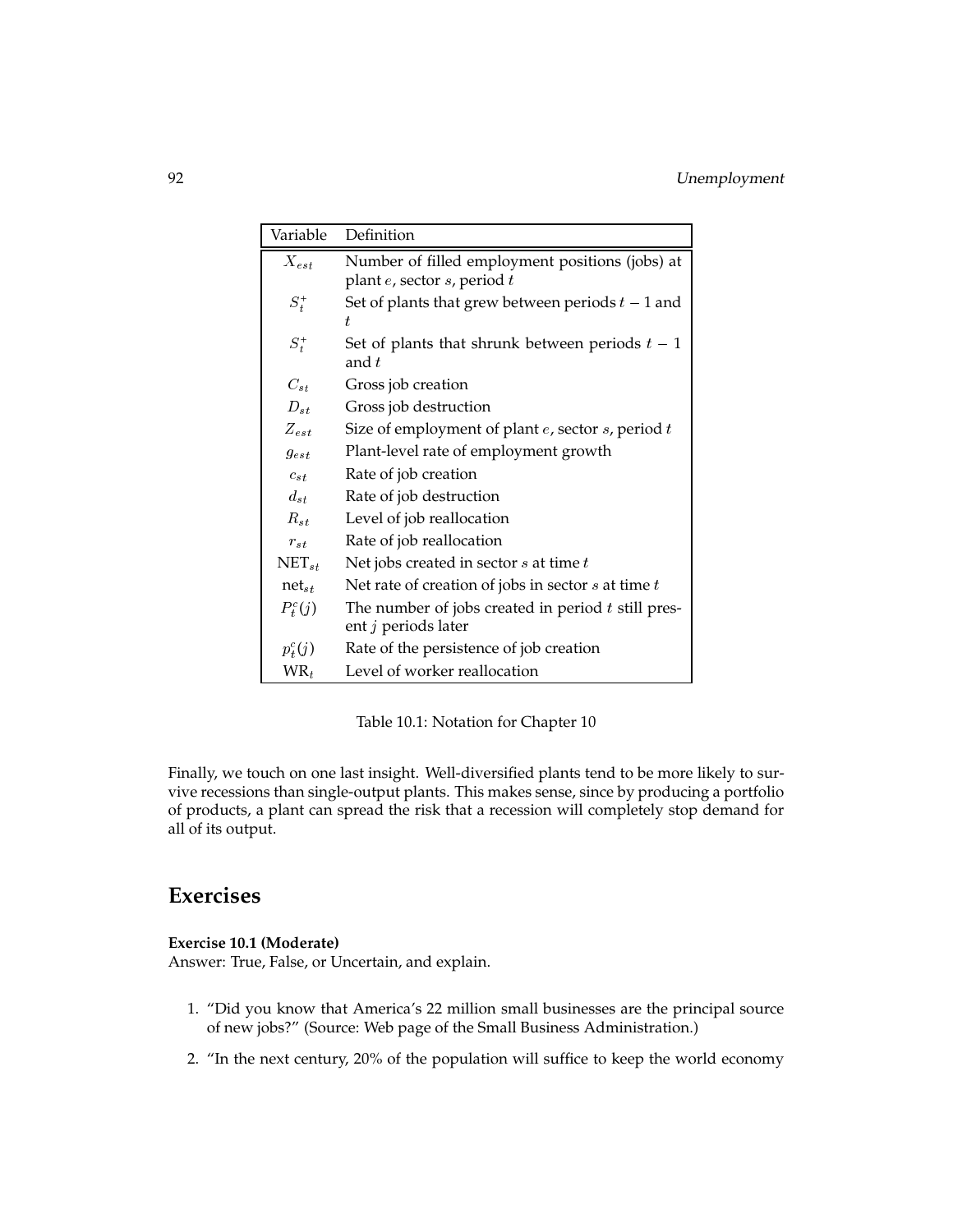#### Exercises 93

going.... A fifth of all job-seekers will be enough to produce all the commodities and to furnish the high-value services that world society will be able to afford" the remaining 80% will be kept pacified by a diet of "Tittytainment". (Source: Martin, Hans-Peter and Harald Schumann. *The Global Trap.* New York: St Martin's Press. 1996.)

### **Exercise 10.2 (Easy)**

The plant-level rate of employment growth is defined as:

$$
g_{est} = \frac{\Delta X_{est}}{Z_{est}},
$$

where:

$$
\Delta X_{est} = X_{est} - X_{es,t-1}.
$$

That is,  $\Delta X_{est}$  is the change in employment at plant e in sector s from  $t - 1$  to t. Show that  $g_{est}$  = 2 for all plants that are born between  $t-1$  and  $t$ , and show that  $g_{est}$  = -2 for all plants that die between  $t - 1$  and  $t$ .

### **Exercise 10.3 (Easy)**

Show the following:

$$
c_{st} = \sum_{e \in S^{+}} \left(\frac{Z_{est}}{Z_{st}}\right) g_{est}, \text{ and:}
$$

$$
net_{st} = \sum_{e \in S} \left(\frac{Z_{est}}{Z_{st}}\right) g_{est}.
$$

Here  $c_{st}$  is the average rate of job creation of all plants in sector  $s$ . What does the term  $Z_{est}/Z_{st}$  mean?

#### **Exercise 10.4 (Moderate)**

For the purposes of this exercise, assume that you have data on annual national job creation  $C_t$  and job destruction  $D_t$  for N years, so  $t = 1...N$ . Show that if annual national job reallocation  $R_t$  and net job creation NET<sub>t</sub> have a negative covariance, then the variance of job destruction must be greater than the variance of job creation. Recall the definition of variance of a random variable  $X$  for which you have  $N$  observations,  $\{x_i\}_{i=1}^N$ :

$$
var(X) = \frac{1}{N} \sum_{i=1}^{N} (x_i - \bar{x})^2
$$

where  $\bar{x}$  is the mean of X. Similarly, recall the definition of the covariance of two variables X and Y. If there are N observations each,  $\{x_i, y_i\}_{i=1}^N$ , then:

$$
cov(X, Y) = \frac{1}{N} \sum_{i=1}^{N} (x_i - \bar{x})(y_i - \bar{y}).
$$

These definitions and the definitions of NET<sub>t</sub> and  $R_t$  provide all the information necessary to answer this exercise.